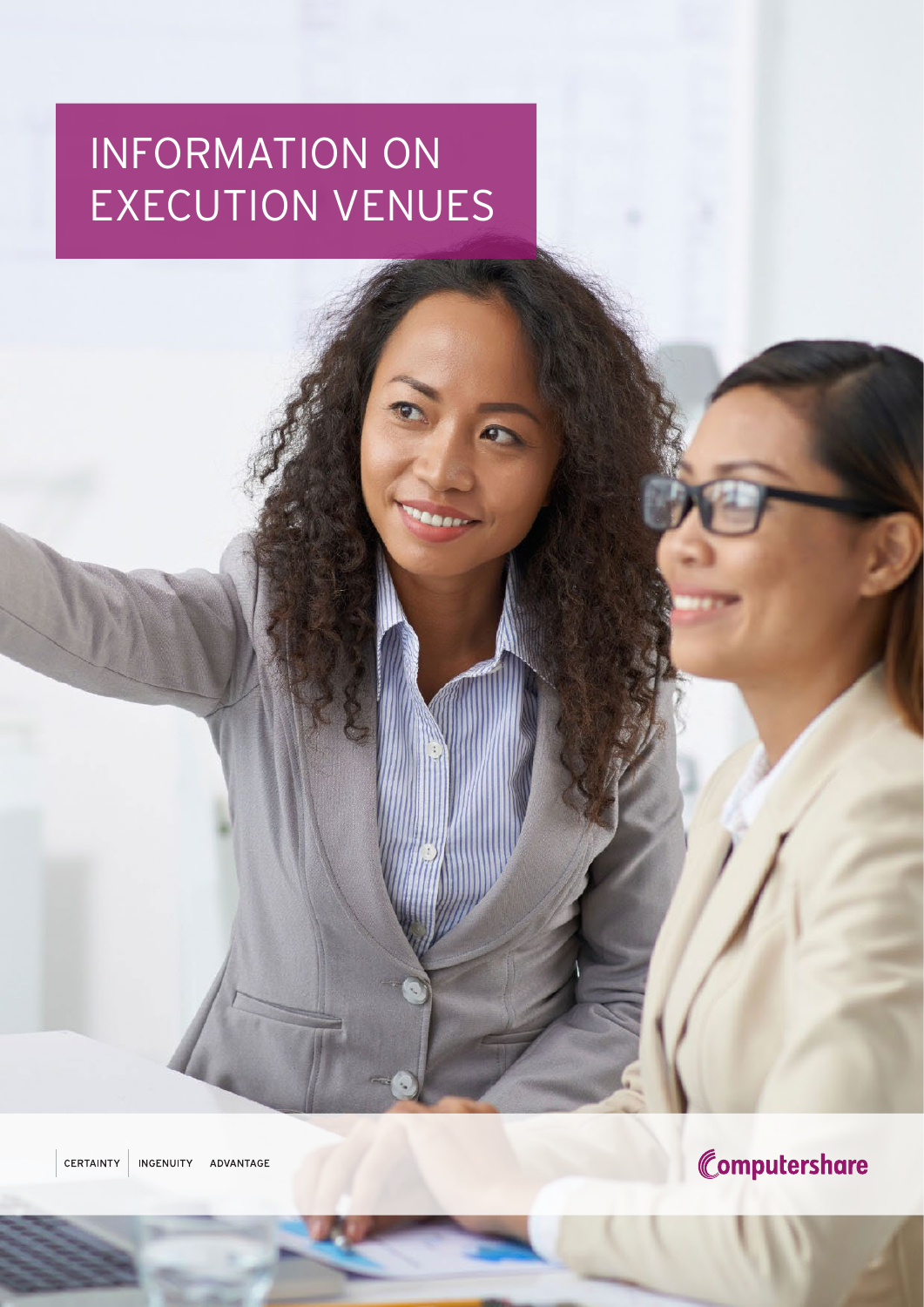### Information on execution venues

Computershare Investor Services PLC (Computershare) acts in the capacity of a firm that receives and transmits customer instructions. This means that we do not execute trades directly in the market ourselves. We rely on the services of a number of broker counterparties to facilitate customers' orders, who in turn owe us a duty to achieve the best possible results for all of our customers' trade orders.

All of our customers are awarded the protections of "Retail Client" classification. This means that we give priority to obtaining the best possible result, which will be achieved through a combination of the price received and the costs associated with a transaction.

However other execution factors may be considered, such as their effect on the overall consideration of the trade, and their priorities will be assessed based on the execution criteria of the individual trade order.

Other aspects that may affect the above factors and our order handling decisions include:

- > The availability of shares in the market
- > The nature of the relevant service and complexity of requirements
- > The type of order and instructions
- > The stock market listing and method of settlement
- > The counterparties' systems and abilities

Further information on how we execute our customer orders can be found in our [Order Handling Policy.](https://www.computershare.com/uk/order-handling-policy)

The decisions we make regarding transmitting customer orders will include a free choice of execution venue. Our approach will usually be a consistent selection for all orders within an individual dealing service. All decisions to direct trades to a particular broker are made in accordance with our [Broker Selection Policy](https://www.computershare.com/uk/order-handling-policy). We have no conflicts of interests or common ownerships with any brokers used to execute orders.

We conduct regular analysis both before and after the trade to assess the quality of the execution provided by our counterparties. We do this using a combination of third party benchmarking tools, which demonstrate that our counterparties consistently provide the best execution.

We are required to summarise and make public on an annual basis, for each class of financial instruments, the top five execution venues in terms of trading volumes, where we executed customer orders in the preceding year.

The summary tables below show the top five execution venues in terms of trading volumes, for customer orders executed between 1 January and 31 December 2021:

#### Table 1

| <b>Class of instrument</b>                                                                                            |                      | Equities in liquidity bands 1 & 2                          |                                                            |
|-----------------------------------------------------------------------------------------------------------------------|----------------------|------------------------------------------------------------|------------------------------------------------------------|
| Notification if <1 average trade per<br>business day in the previous year                                             | N                    |                                                            |                                                            |
| Top five execution venues ranked in terms of trading volumes<br>(descending order) – Name and Legal Entity Identifier |                      | Proportion of volume<br>traded as a percentage<br>of total | Proportion of orders<br>executed as percentage<br>of total |
| Canaccord Genuity Limited                                                                                             | ZBU7VFV5NIMN4ILRFC23 | 94.59%                                                     | 99.58%                                                     |
| Citigroup Global Markets Limited                                                                                      | XKZZ2JZF41MRHTR1V493 | 5.41%                                                      | 0.42%                                                      |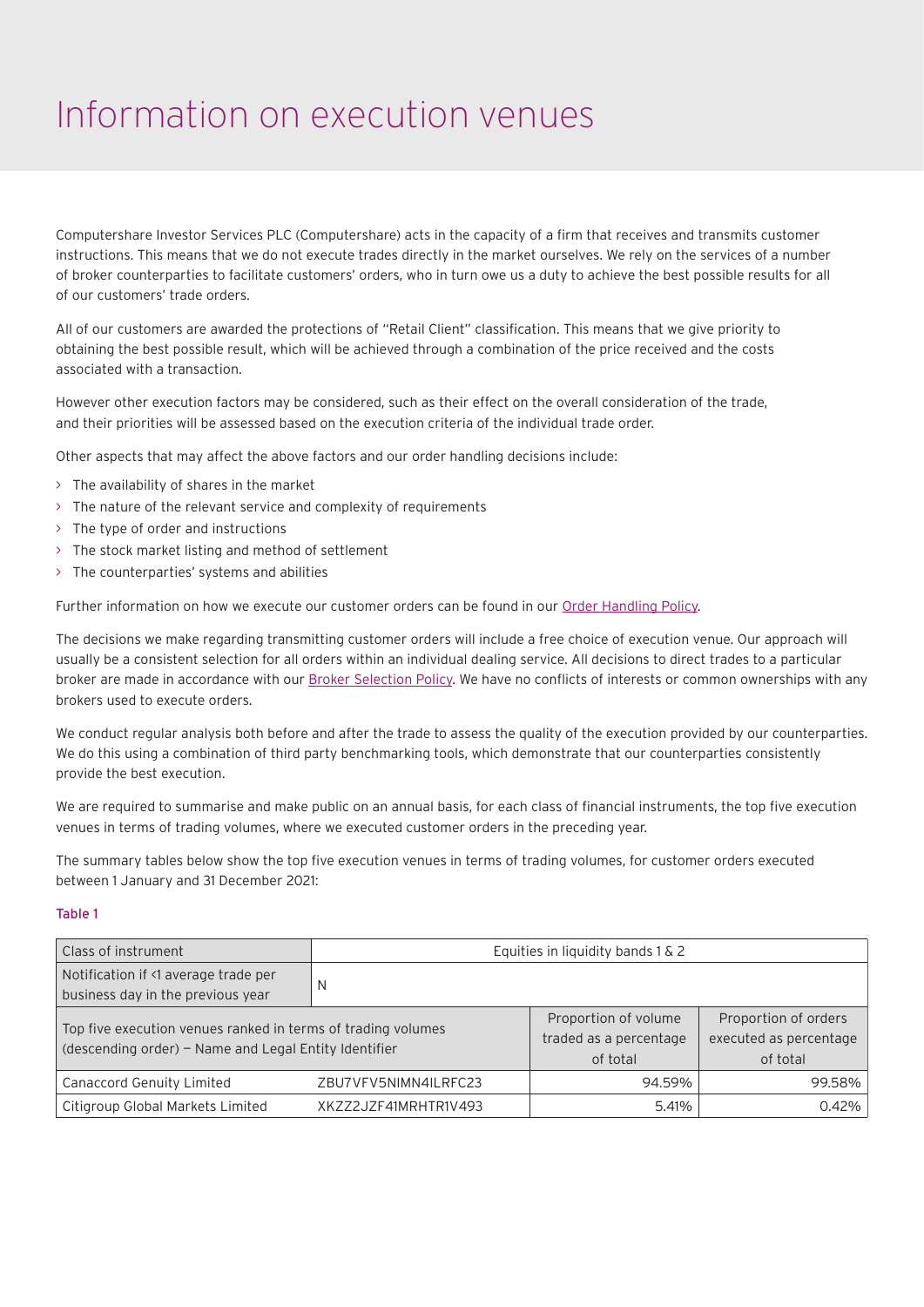## Information on execution venues

### Table 2

| Class of Instrument                                                                                                   | Equities in Liquidity Bands 3 & 4 |                                                            |                                                            |
|-----------------------------------------------------------------------------------------------------------------------|-----------------------------------|------------------------------------------------------------|------------------------------------------------------------|
| Notification if <1 average trade per<br>business day in the previous year                                             | N                                 |                                                            |                                                            |
| Top five execution venues ranked in terms of trading volumes<br>(descending order) - Name and Legal Entity Identifier |                                   | Proportion of volume<br>traded as a percentage<br>of total | Proportion of orders<br>executed as percentage<br>of total |
| <b>Canaccord Genuity Limited</b>                                                                                      | ZBU7VFV5NIMN4ILRFC23              | 100.00%                                                    | 100.00%                                                    |

#### Table 3

| Class of Instrument                                                                                                   | Equities in Liquidity Bands 5 & 6 |                                                            |                                                            |
|-----------------------------------------------------------------------------------------------------------------------|-----------------------------------|------------------------------------------------------------|------------------------------------------------------------|
| Notification if <1 average trade per<br>business day in the previous year                                             | N                                 |                                                            |                                                            |
| Top five execution venues ranked in terms of trading volumes<br>(descending order) - Name and Legal Entity Identifier |                                   | Proportion of volume<br>traded as a percentage<br>of total | Proportion of orders<br>executed as percentage<br>of total |
| <b>Canaccord Genuity Limited</b>                                                                                      | ZBU7VFV5NIMN4ILRFC23              | 87.50%                                                     | 94.92%                                                     |
| Citigroup Global Markets Limited                                                                                      | XKZZ2JZF41MRHTR1V493              | 12.50%                                                     | 5.08%                                                      |